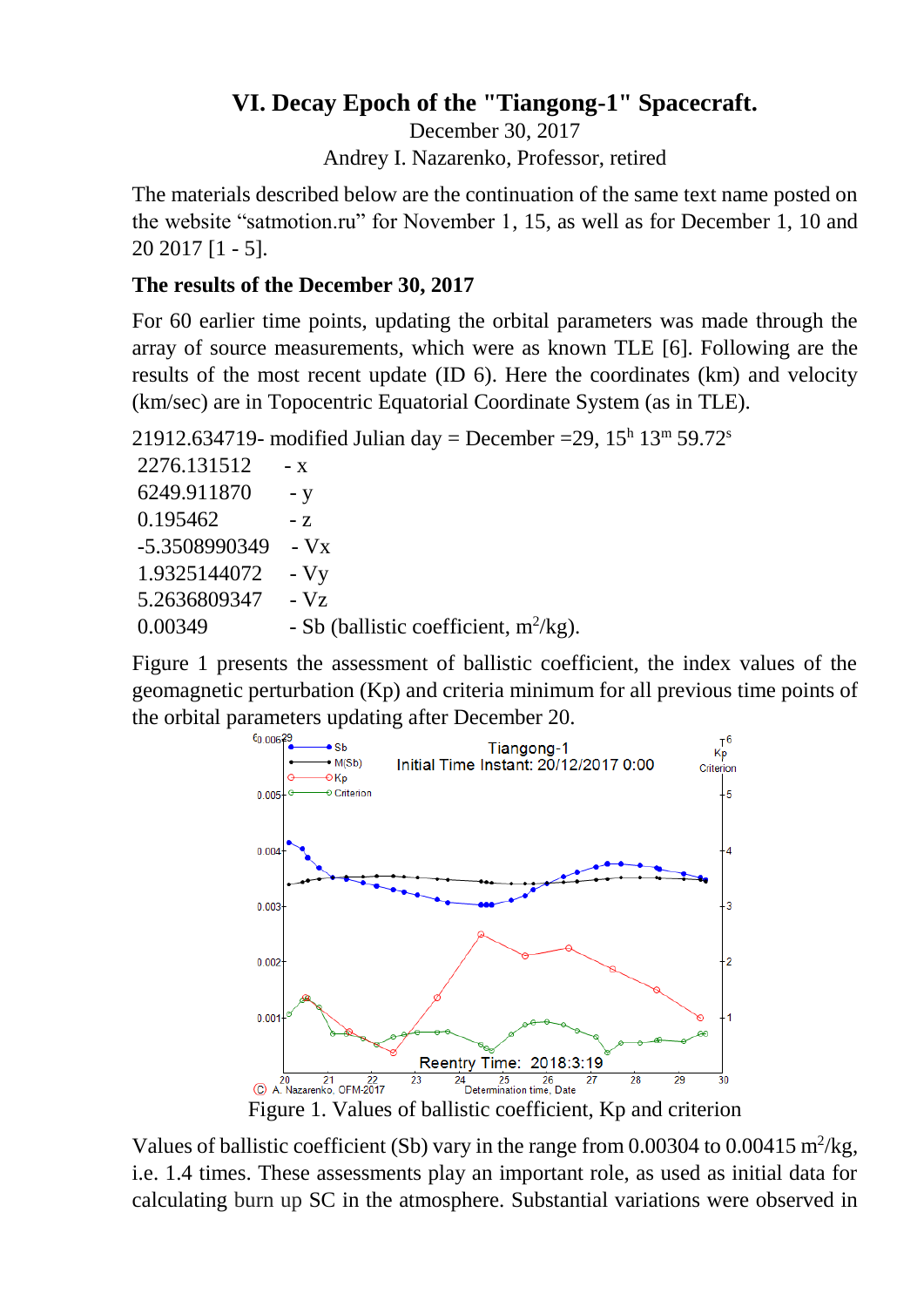the time intervals December 20-21 (decrease) and 25-26 (increase). Black line marked by the average assessment of Sb at some previous time interval (moving average). They are used when generating initial data for prediction.

Shown in the figure criterion value have meaning the ratio of residuals to calculated RMS of errors, averaged on time interval of measurements. These values depend on the magnitude of the current residuals and vary from 0.37 to 1.35. Under perfect tuning algorithm parameters, their average value should be close to one. The average criterion value equal to 0.89 that acceptable manner consistent with an ideal value.

Comparison of Sb values with geomagnetic perturbation indexes shows that the above mentioned variation are the consequence of an extreme geomagnetic activity at December 17-18 and 21-22 that has led to a corresponding change in atmosphere density.

The last smoothed ballistic coefficient value  $(0.00346 \text{ m}^2/\text{kg})$  was used as a constant value in the prediction of the SC motion until his entering the dense layers of the atmosphere. Feature smoothed estimates of Sb is their stability: on the considered time interval, deviation from the average did not exceed  $\pm$  3%.

Relevant prediction results by the above initial data (ID 6) are shown in figure 2.



### **Reentry Information.**

**Tianging-1 is predicted to reenter in 2018, March 19 ±5 days.**

Figure 3 presents the results of all 89 earlier reentry time determination of SC Tiangong-1, based on techniques developed by the author. The average value of reentry time  $\approx$  March 17. Deviation from the mean does not exceed 8.5% remaining lifetime. RMS errors amounted to **2.7%**, which is several times smaller than traditional assessments of errors.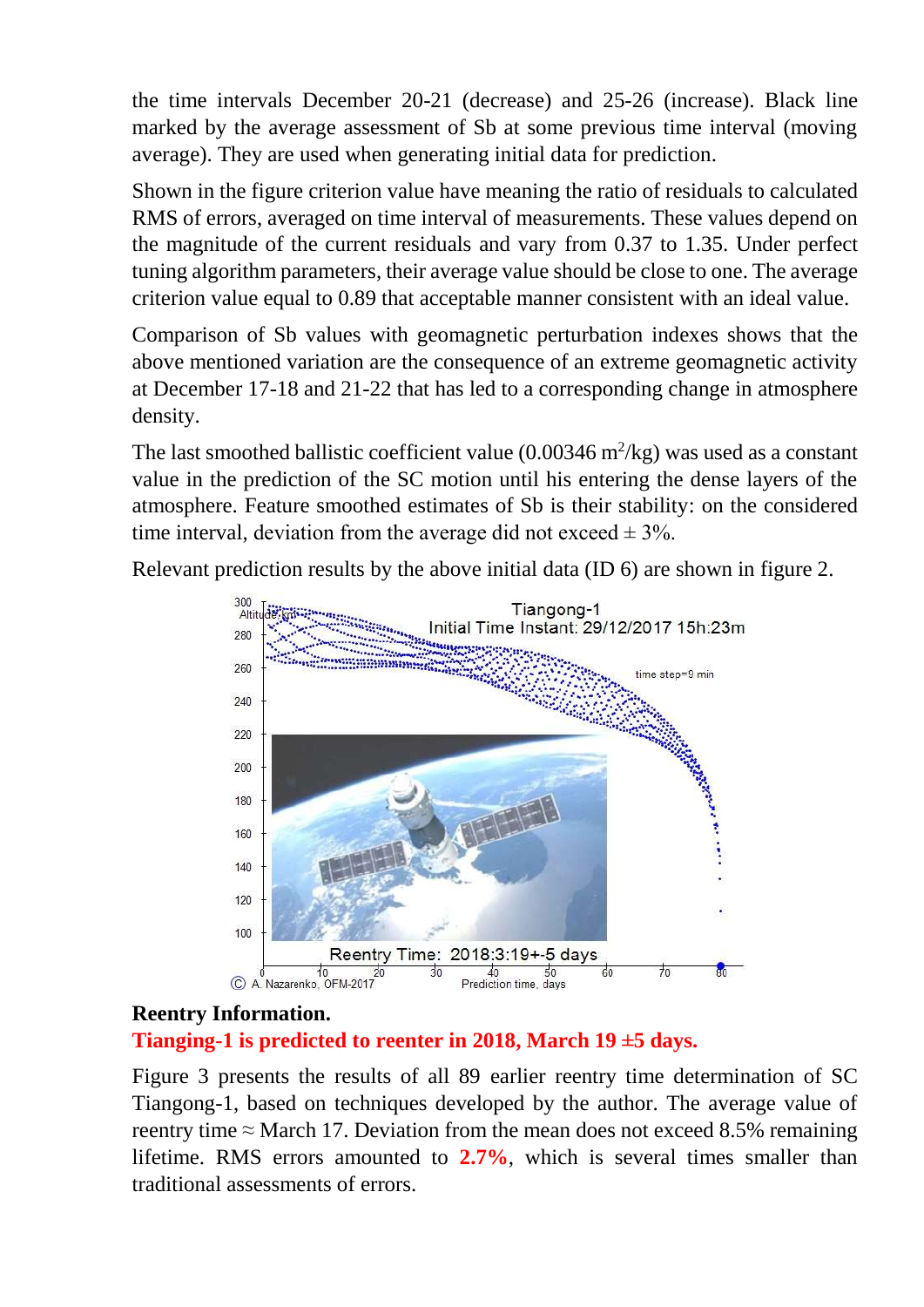

## **Recent publication of other authors**

a) Tiangong-1 Altitude Prediction. This prediction was performed by The Aerospace Corporation on 2017 December 19.



Tiangong-1 is to reenter in mid-March 2018 ±2 weeks

b) Data of V.S. Yurasov (private message).

TLE processing results over the preceding week interval and the forecast of the SC motion until the reentry: